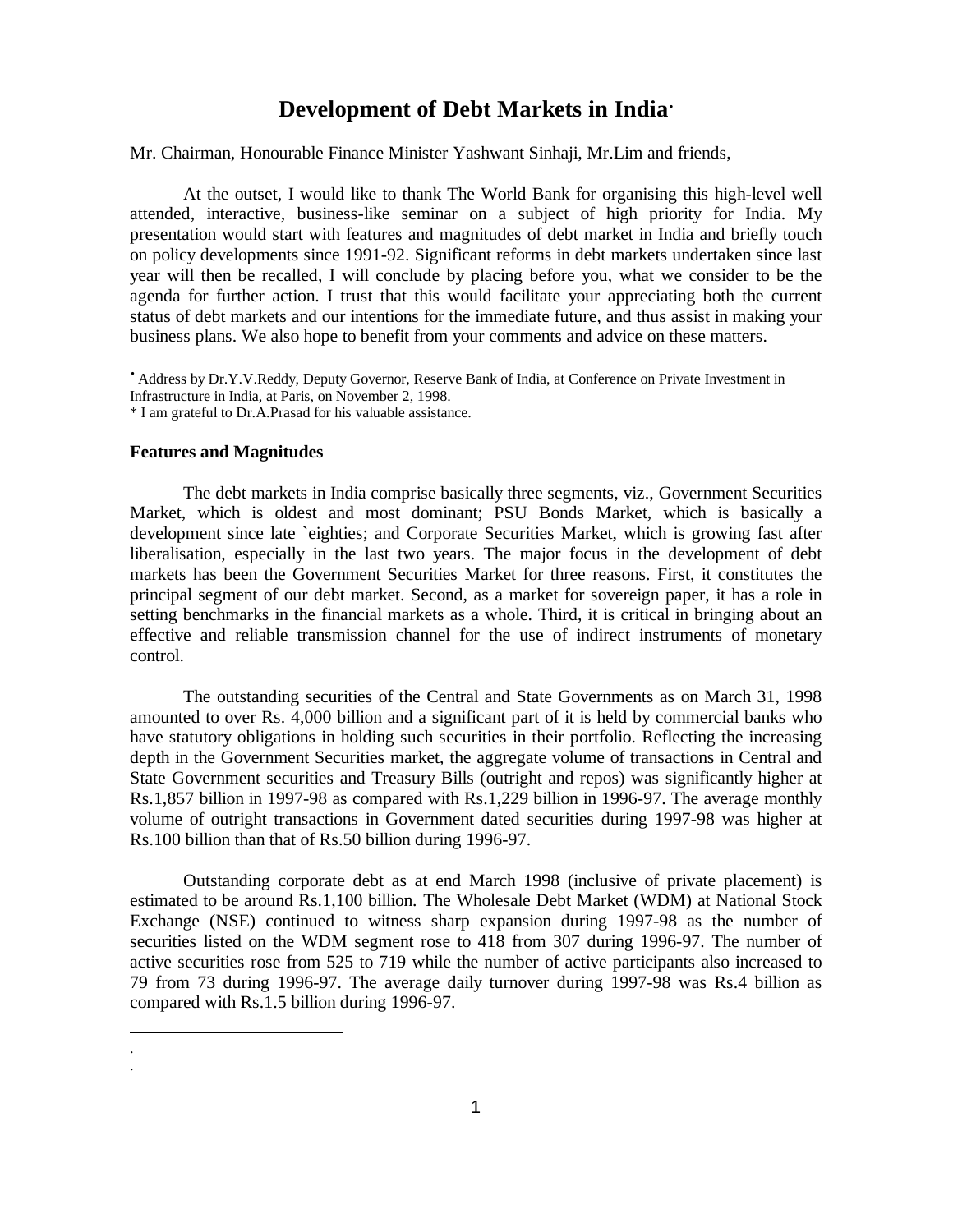Several new instruments such as deep discount bond, securitised debt, PSU infrastructure bond, Government index bond, corporate floating rate bond and institutional tax free bonds were added to the debt segment in the recent past.

# **Early Policy Developments in Debt Market**

Since the 'sixties and until the 'nineties, the Government Securities market remained dormant since the Government was borrowing at preannounced coupon rates from basically a captive group of investors, such as banks. So, we had a passive internal debt management policy. This, coupled with automatic monetisation of budget deficit prevented a deep and vibrant Government Securities market. Internal debt management became an active instrument of policy since economic reform of the 'nineties, with the main objectives of smoothening the maturity structure of debt, enabling debt to be raised at close-to market rates, and improving liquidity by development of an active secondary market. Reforms instituted by the RBI, in close coordination with Government of India included the selling of Government Securities through auctions, introduction of new instruments such as zero coupon bonds, floating rate bonds and capital index bonds, introduction of Treasury Bills of varying maturities, conversion of Treasury Bills into dated securities, establishment of specialised institutions such as DFHI and STCI, institution of system of Primary Dealers in Government Securities, operationalising the Delivery Versus Payment System for settlement, transparency in dissemination of information relating to volumes and yields, prescribing standard valuation norms, etc.

Significant reforms in the non-Government debt market should also be recognised. National and local stock exchanges have been established where trading in corporate and Government debt is done on the exchanges through screen based systems. Securities and Exchange Board of India (SEBI) was established, which regulates the primary issuances in capital and debt markets other than Government securities and ensures sound trading practices in the secondary market through stock exchanges. Depositories have been set up for equity and debt to facilitate dematerialisation and easier and safer transfer and settlement. Also, there is complete transparency in trades in Government Securities settled through the book entry system of Subsidiary General Ledger (SGL) accounts by the Reserve Bank of India and other debt transacted through the National Stock Exchange. Information on trades settled through the central depository with RBI is disseminated to market participants to enable them to have access to data on volumes and prices in the secondary markets.

# **Reform in Debt Markets since 1997-98**

Since April 1997, a number of structural and institutional changes in the different segments of financial markets have been brought about, and these include debt markets, especially the Government Securities and money markets.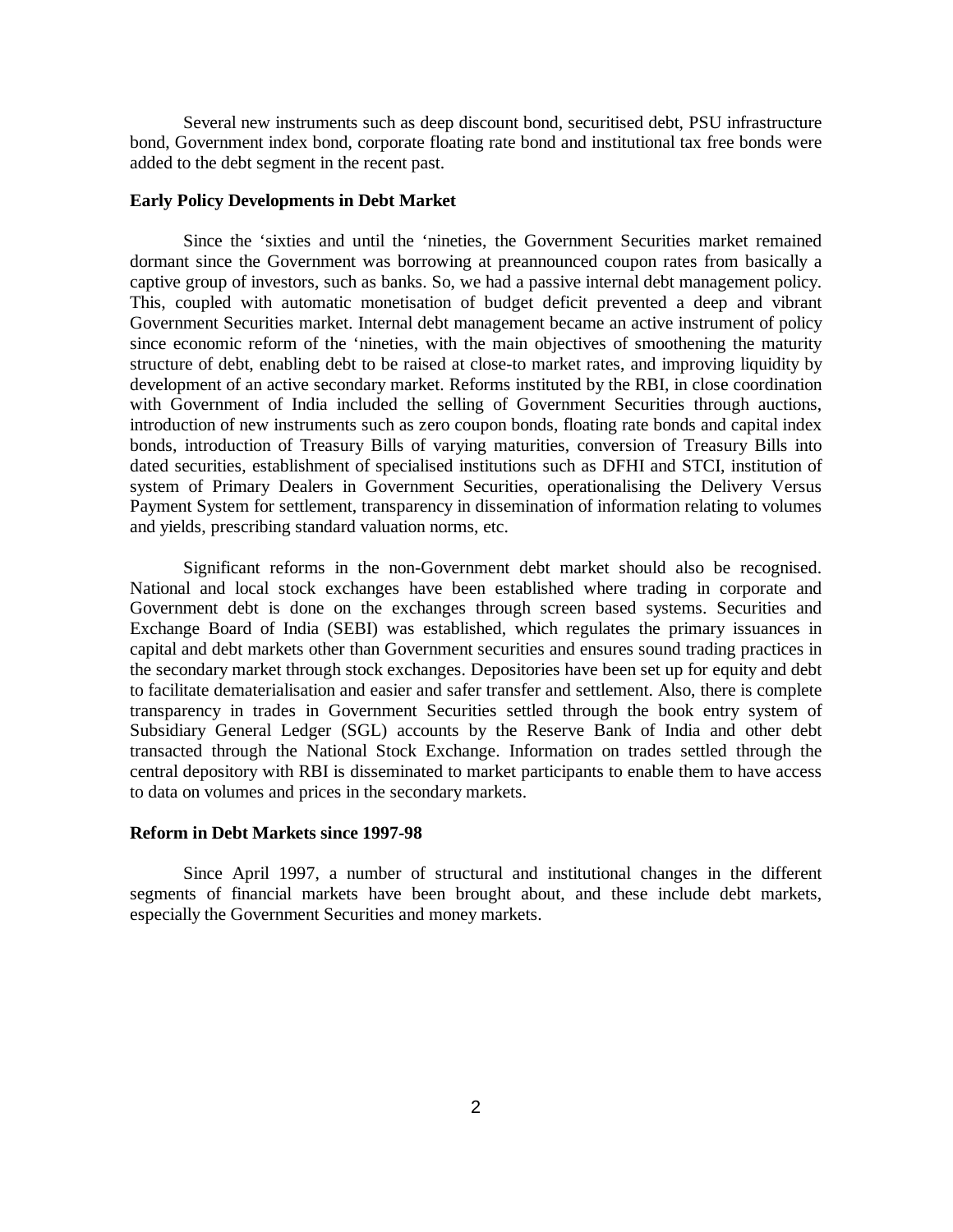#### **Introduction of Scheme of Ways and Means Advances to Central Government**

As long as automatic monetisation existed, it was difficult to assure a framework for Government securities market in terms of matching demand and supply through price mechanism. Hence, the most significant development during 1997-98 has been the elimination of the practice of automatic monetisation of the Central Government budget deficit through *ad hoc* Treasury Bills with effect from April 1, 1997 and the introduction of a new scheme of Ways and Means Advances (WMA). The Government can avail of WMA within prescribed limits (currently Rs. 11,000 crore for the first half of the year i.e., April-September and Rs.7,000 crore for the second half of the year, i.e., October-March). The rate of interest on WMA is linked to the Bank Rate. Consequent upon this, the outstanding *ad hoc* and tap Treasury Bills (T-Bills) were converted and added to the stock of special securities with RBI, without any specified maturity, at an interest rate of 4.6 per cent. During 1997-98, special securities to the tune of Rs.20,000 crore were converted into marketable securities of varying maturities, in order to augment the stock of marketable securities for active open market operations. It may be pointed out that during the early part of 1997-98, the RBI had to resort to sterilised intervention in the management of capital inflows. Also, a scheme of 14-Day Intermediate Treasury Bills was introduced in the place of 91-Day tap Treasury Bills to enable State Governments, foreign central banks and special bodies to invest their temporary cash surpluses.

### **Introduction of 14-Day Auction of Treasury Bills**

14-Day Treasury Bills were introduced in June 1997 on a weekly auction basis with a view to developing the Treasury Bills market further and providing investors with financial instruments of varying short-term maturities and to facilitate the cash management requirement of various financial market participants. Thus, investors now have the option to invest in 14-Day, 91-Day and 364-Day Treasury Bills.

A few announcements such as the introduction of 28-Day Treasury Bills, reintroduction of 182-Day Treasury Bills and changes in the frequency of Treasury Bills auctions were put on hold since there was reduced investor interest in Treasury Bills due to unprecedented market developments. Uniform price auction in respect of 91-Day Treasury Bills is proposed to be introduced soon as an experimental measure. Uniform price auction method is expected to eliminate the problem of winner's curse and encourage more aggressive bidding in the primary market.

# **Pre-announcing Notified Amounts in Auctions**

For enhancing the credibility of the auction process and the development of secondary markets, a transparent auction system and market clearing yields through the primary auctions are significant preconditions. To foster market clearing rates in the primary market and bringing about more transparency in auctions, the RBI is now pre-announcing notified amounts in auctions of Treasury Bills (14-Day, 91-Day and 364-Day) and dated securities.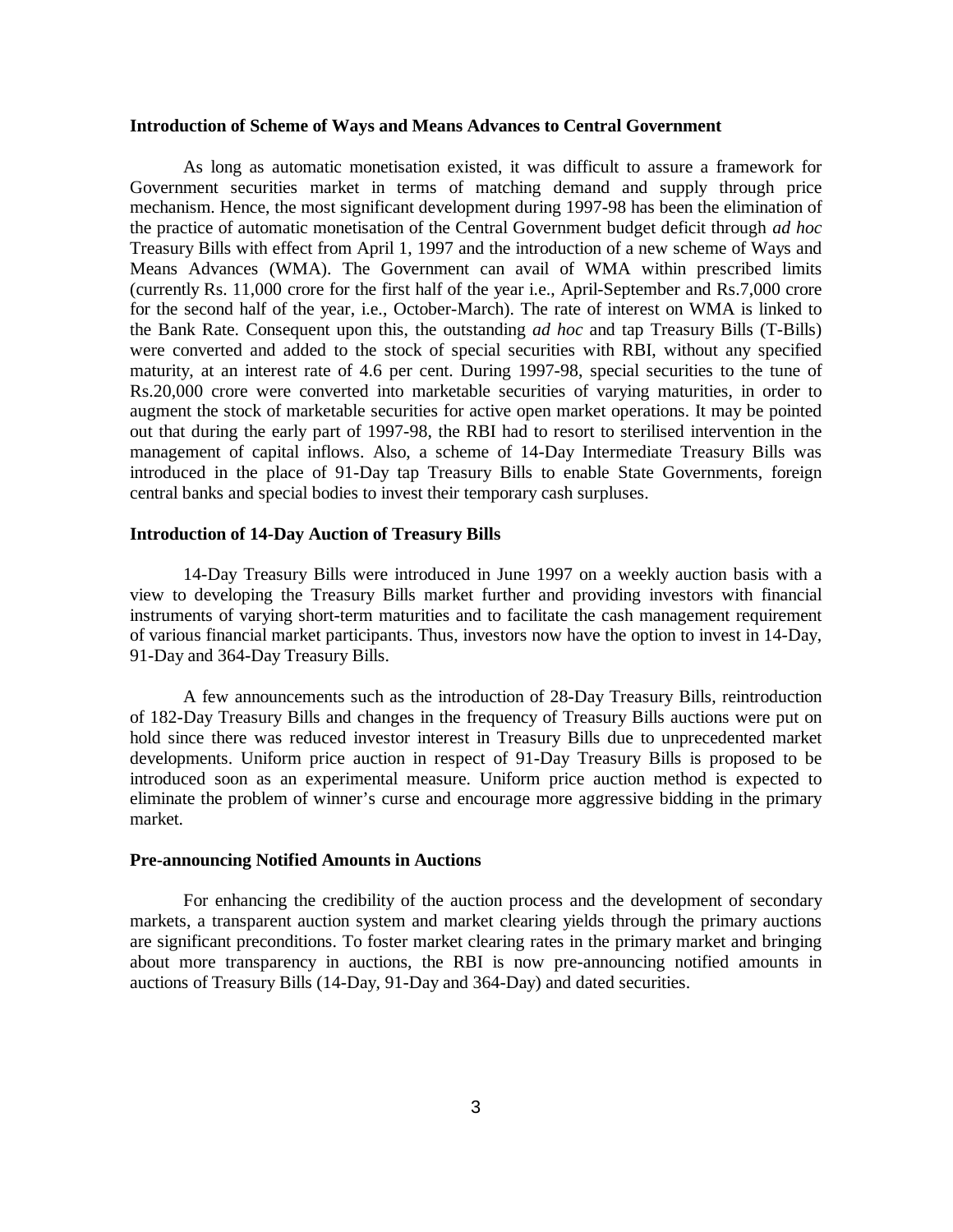Currently, fifty per cent of the notified amounts in auctions are being offered to Primary Dealers for underwriting, thus reducing the scope for devolvement on RBI, though there is some cost in terms of underwriting fee. In order to minimise the possibility of devolvement on the RBI, the notified amounts are also varied from time to time to reflect the market demand.

### **Non-Competitive Bids**

As another measure towards more efficient market clearing pricing in auctions, noncompetitive bids are now kept outside the notified amounts. Until the current financial year, noncompetitive bids in 14-Day and 91-Day Treasury Bills auctions were being allocated bid amounts within the notified amount and this practice was found to distort the auction process. Country practices do show that non-competitive bids are made allocation within the notified amount, but in those countries, the bidders comprise essentially small and retail investors. In India, however, State Governments are major non-competitive bidders who have large and volatile surplus funds positions and these render the pricing pattern and allotment of bids uncertain for competitive bidders.

### **Retailing of Government Securities**

As I mentioned earlier, since the 'sixties, a retail market for Government securities ceased to exist. However, since the beginning of reform, it has been recognised that a strong retail segment for Government securities needs to be developed. The Reserve Bank of India has been actively trying to promote this objective. First, one of the major objectives of setting up the primary dealers and satellite dealers systems was to enhance the distribution channels and encourage voluntary holding of Government securities among a wider investor base. Further, in order to facilitate the Satellite Dealers (SDs) in their objectives of trading and distribution of Government Securities, a scheme for availing liquidity support from the RBI has been made available to them. Secondly, the RBI announced special liquidity support for dedicated gilt funds. However, not much interest has been evinced in this channel so far. Thirdly, banks are now allowed to freely buy and sell Government Securities on an outright basis and retail Government securities to non-bank clients, without any restriction on the period between sale and purchase. This is meant to promote the retail market segment and to provide greater liquidity to retail investors. Fourthly, with a view to enabling dematerialisation of securities of retail holders, institutions such as National Securities Depository Ltd. (NSDL), Stock Holding Corporation of India Limited (SHCIL) and National Securities Clearing Corporation Ltd. (NSCCL) have been allowed to open SGL Accounts with the RBI. Furthermore, SDs have also been extended the facility of repo transactions (as lenders) since March 1998.

# **Strengthening Dealers System**

In order to make the Government securities market vibrant, liquid and broadbased and to ensure development of underwriting and market making capabilities outside the RBI, a system of Primary Dealers was established. The Primary Dealers' presence in the Government Securities market has brought about an element of dynamism, both in the primary and secondary segments. The RBI has been facilitating the operation of Primary Dealers through a variety of measures.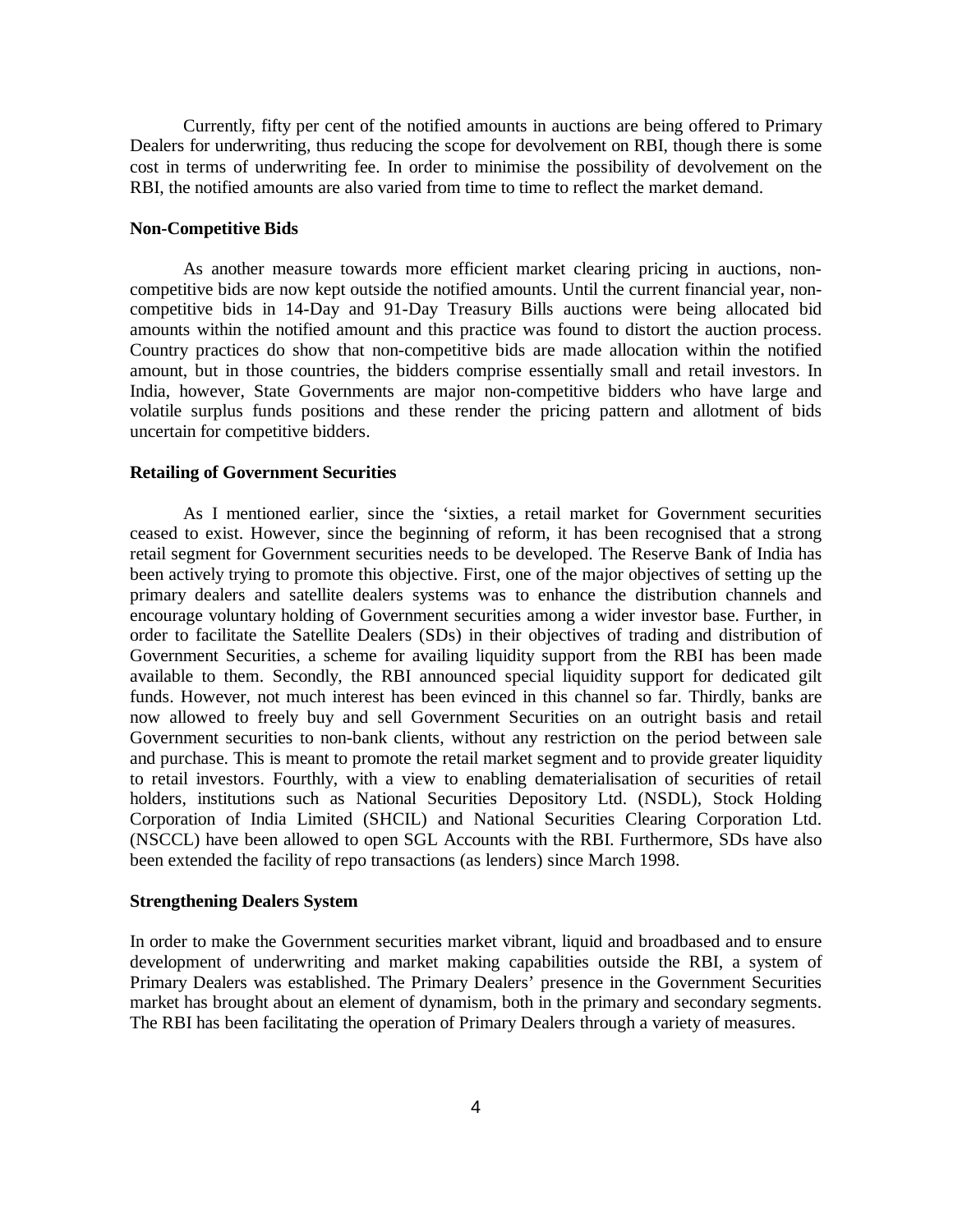### **Liquidity support is being provided to PDs by the RBI.**

Since some operational problems were observed in the form of liquidity support through repos, the RBI dispensed with the practice of reverse repos with Primary Dealers in specified securities and instead agreed to provide liquidity support against the security of holdings in SGL accounts. The PDs are in the process of switching over to the new system.

A system of payment of underwriting fees on the amounts underwritten by them through competitive bids is in place. In order to facilitate their continued presence in auctions, the RBI invites bids for underwriting in respect of all auctions. Routing operations in the call money market are allowed through PDs. In order to facilitate ease of operations, PDs have been allowed to open a current account and two SGL accounts (one for their own investments and the other for clients) with the RBI. Further, they are allowed the facility of transfer of funds from one centre to another under the RBI's Remittance Facility Scheme. Recently, the Primary Dealers Association of India was formed as a self-regulatory organisation. The PDs are in active coordination with the RBI on various aspects of financial markets.

The RBI has recently enlarged the number of PDs from 6 to 13 by announcing inprinciple agreement to register 7 PDs. The addition of 7 more PDs (DSP Merrill Lynch Ltd., Kotak Mahindra Capital Company Ltd., Ceat Financial Services Ltd., Tata Finance Securities Ltd., JP Morgan Securities India Pvt. Ltd., ABN Amro Bank Subsidiary and Deutsche Bank Subsidiary), is expected to increase activities in terms of liquidity and depth both in the primary and secondary markets.

### **Investment in Central Government Securities by FIIs**

To widen the participants in the debt market, including Government securities, it was felt that foreign institutional investors should also be permitted to operate, though such participation had to be consistent with overall ceilings on external commercial borrowings.

FIIs were, however, allowed to operate only in dated Government Securities in the primary and secondary markets, including those with remaining maturities of less than one year until April 1998. Their entry in Treasury Bills market was deferred pending rationalisation of auction procedures. With the commencement of pre-announcement of notified amounts in respect of Treasury Bills auctions and exclusion of non-competitive bids from the notified amounts, FIIs are now permitted to purchase/sell Treasury Bills within the overall approved debt ceilings. FIIs' investments in debt instruments are permitted to be fully covered in the forward foreign exchange market.

# **Ready Forward Transactions**

In our market, two types of repos are currently in operation – inter bank repo including PDs and the RBI repo which is used for absorption/injection of liquidity. After the irregularities in securities transactions in 1992, interbank repos are permitted under regulated conditions with eligible participants and instruments being generally restricted and expanded gradually.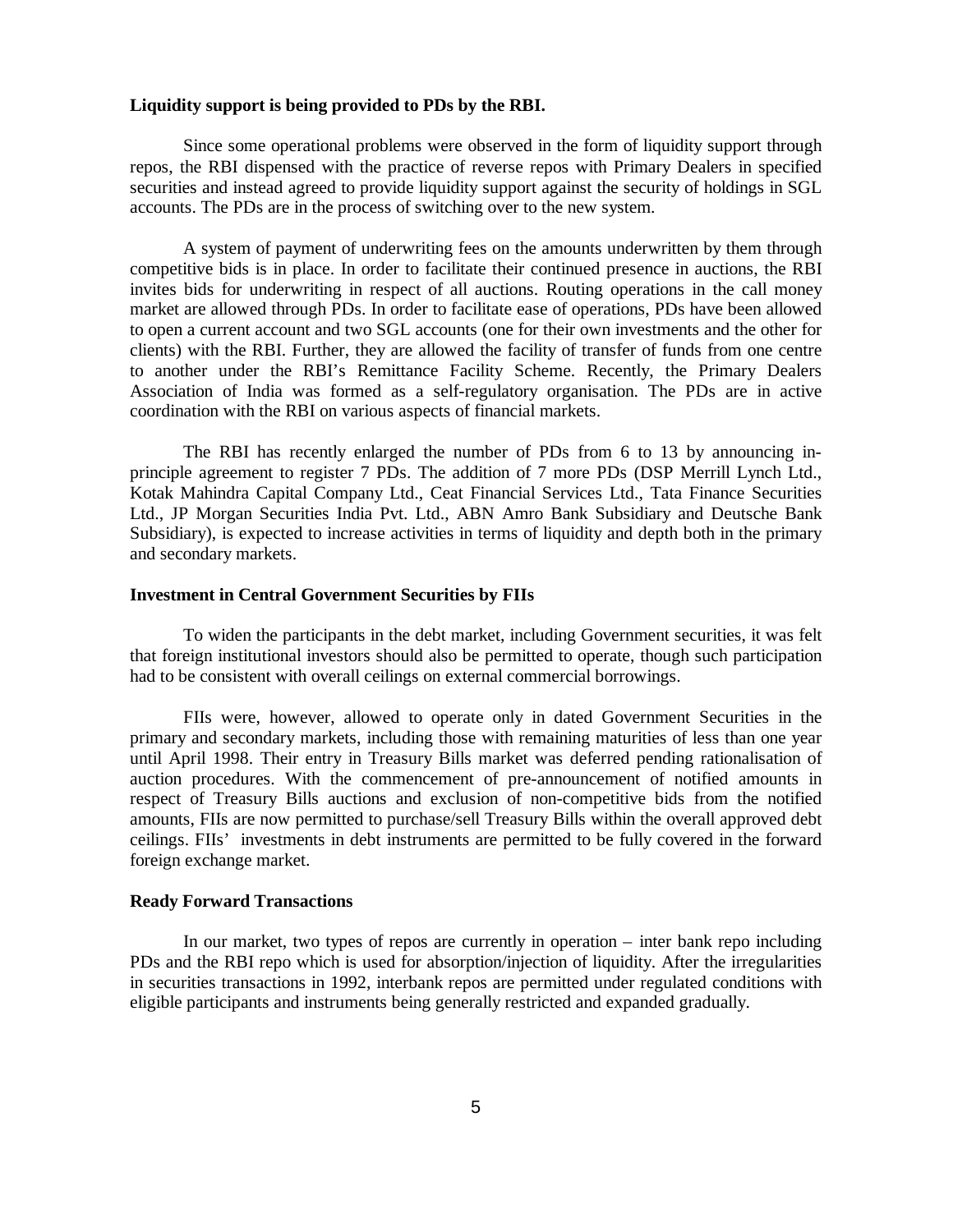In order to further expand the base in the interbank repos market, the participation was extended to non-bank entities that had already access to call money market as lenders. Repos have also been permitted in PSU bonds and private corporate debt securities provided they are held in dematerialised form in a depository and the transactions are done in recognised stock exchanges. This will be operationalised after Government issues a clarification regarding applicability of stamp duties on dematerialised instruments.

In the most recent monetary and credit policy, the RBI removed the restriction of a minimum period of 3 days for inter bank repo transactions. This would further enable banks and other participants in the repo market to adjust their liquidity in a more flexible manner.

In recent months, open market operations of the RBI, both through outright sales of Government Securities and repo operations have gained considerable momentum. At present, the RBI conducts three-day and four-day repos in the market. The primary objective of these operations is to absorb or provide liquidity from/to the market, though under certain circumstances, repos have also been used to signal changes in interest rates. The monetary and credit policy for the first half of 1998-99 proposed to use both fixed interest and auction based repos, as appropriate. It also stated that in addition to the current three-day and four-day repos, RBI will, in due course, use one-day repos (including reverse repos) to absorb (or infuse) liquidity into the system. With the continuous availability of fixed rate repos for absorption of liquidity, the proposal to use one-day repos/reverse repos for liquidity adjustment has been deferred. In view of the current market conditions, the fixed rate repos will be continued for some more time. Use of auction repos will have to be considered at an appropriate stage.

# **Agenda for Further Action**

Since the introduction of the reform measures, the various segments of the financial market have responded favourably and become increasingly integrated. Although significant progress has been made in the debt markets also, a number of rigidities persist and major issues still need to be tackled keeping in view a consistent framework. The framework that should continue to govern our agenda for further action may be summarised as under :

- Establish a transparent and credible price discovery process in the primary market
- Develop a vibrant, liquid and broadbased secondary market
- Evolve standard procedures, documentation and code of conduct for transactions in securities
- Improve the institutional infrastructure by further strengthening the primary and satellite dealers systems
- Support and encourage self regulatory bodies
- Develop wide retail network
- Ensure a smooth, well functioning and efficient settlement system
- Upgrade technology and set up an electronic dealing system
- Create an enabling legal structure
- Establish a strong regulatory framework
- Ensure transparency in operations, proper disclosure and quick information dissemination.

 The actions required for this purpose may be classified into areas relating to legal, technology, regulatory and market microstructure, retailing, standardisation and risk management.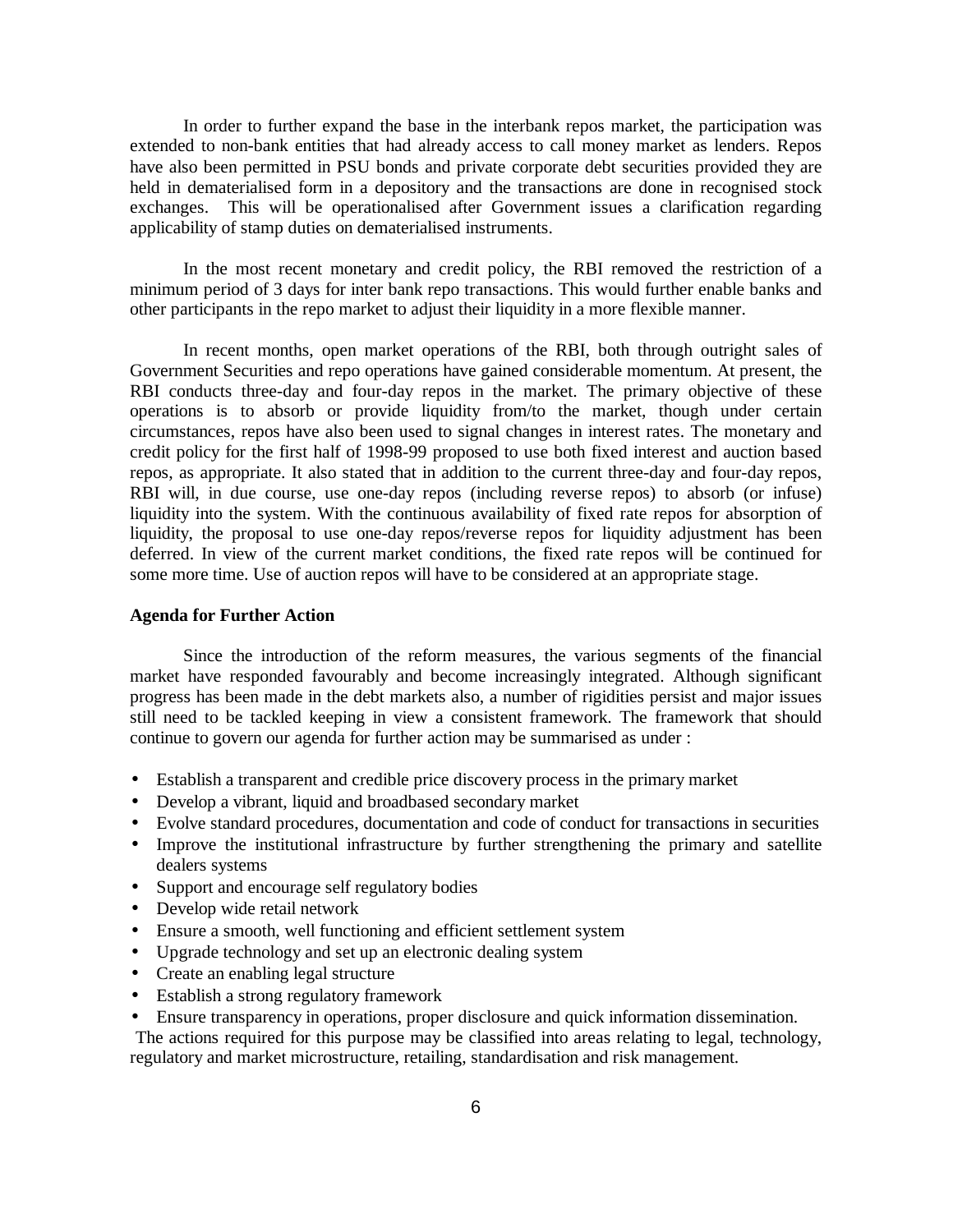# **Legal Issues Repeal and Replacement of Public Debt Act**

The Government Securities and their management by the Reserve Bank of India is governed by the Public Debt Act, 1944. The procedures prescribed are archaic and some of the provisions have ceased to be of relevance in the present context. A new legislation titled the Government Securities Act proposes to repeal and replace the Public Debt Act. The Government Securities Bill has already been approved by the Cabinet and is awaiting Parliament clearance. However, since the Public Debt Act, 1944, is applicable for marketable loans raised by the RBI on behalf of both the Central and State Governments, the proposal requires consent of all State Governments. The State Governments have to pass a Resolution for the purpose either prior to enactment by the Centre or subsequently adopt the same by passing a Resolution. Once the new Act is enacted, the RBI will have substantive powers to design and introduce an instrument of transfer suited to computer environment. The new Act will also give flexibility to allow Government Securities to be held in Depositories while at the same time specifically excluding Government Securities from the purview of Depositories Act, 1996.

### **Amendments to Securities Contracts (Regulation) Act, 1956**

In order to curb certain unhealthy trends that had developed in the securities market and to prevent undesirable speculation, the Government had prohibited forward trading in securities in June 1969 through a Notification. It is held that rescinding this Notification is now necessary for the development of the securities market. Simultaneously, there is a proposal to amend the SCRA to add an enabling provision to provide jurisdiction to the RBI also in the regulation of the debt markets. With this, the respective regulatory roles of SEBI and RBI in the debt market will be formalised. The proposed changes in the SCRA will pave way for a more active repos market and introduction of new market features like when-issued trading.

# **Stamp Duty Reform**

Development of financial markets is being inhibited by multiple prescriptions of stamp duty which is creating friction in active secondary market trading by increasing the transaction cost and administrative hassles. Although the State Governments claim right to levy stamp duty, exemption of financial instruments from stamp duty is advocated in the interest of development of efficient financial markets. Repos in private corporate securities in dematerialised form through a depository have stalled on this count. In regard to instruments which fall within the jurisdiction of Central Government, such as promissory note and transfer of shares, they have already been granted remission by Central Government. State Governments may be finding it difficult to grant remission to financial transactions since for the purpose of stamp duty almost all items fall within the description of financial transactions excepting a couple of items.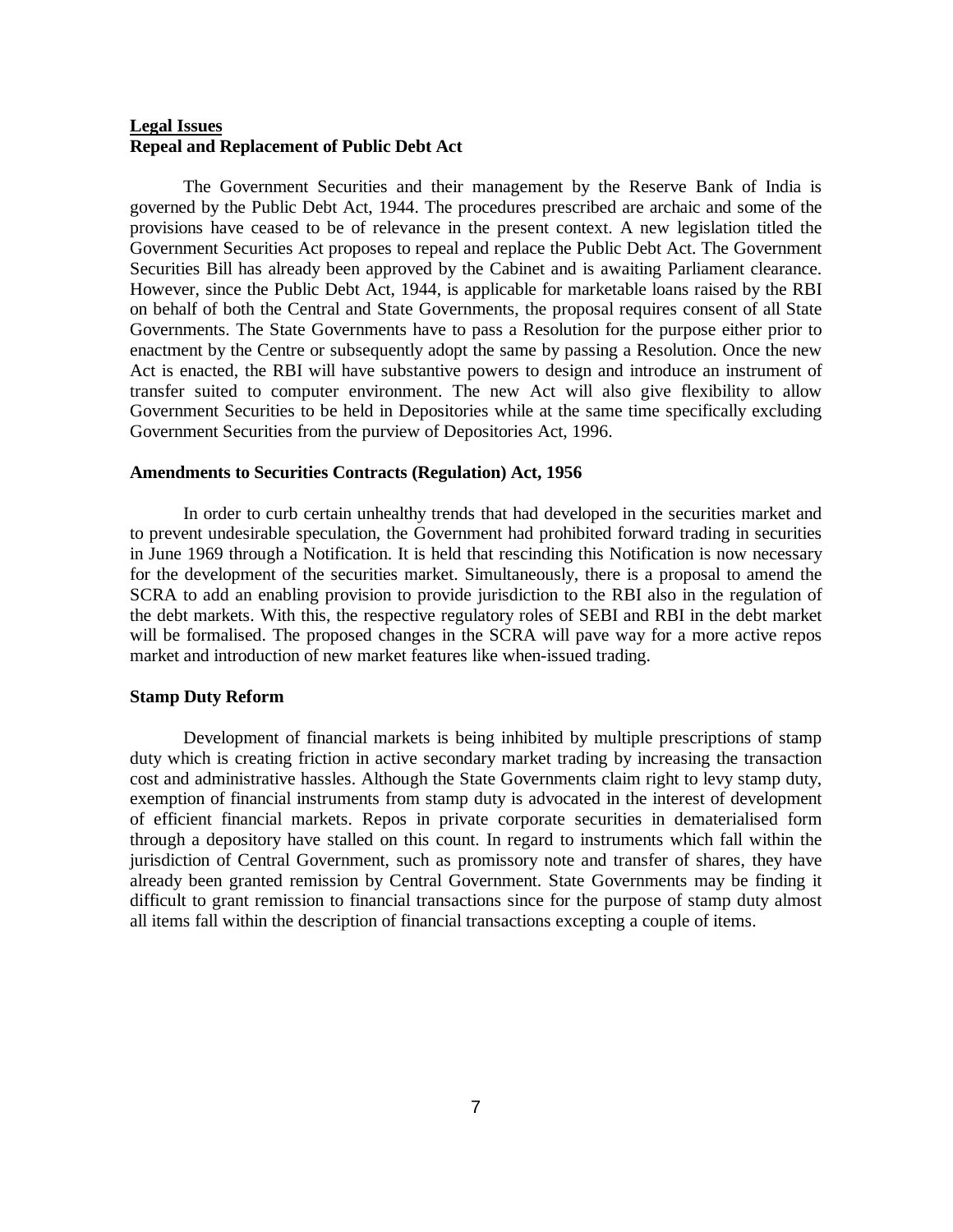A Group is actively monitoring the progress on Stamp Duty Reform. This is a matter of crucial importance and exemption of debt instruments from stamp duty or alternatively rationalisation of the procedures by imposing a flat fee would go a long way in increasing secondary market activity and liquidity in debt instruments. The suggestion that the Indian Stamp Act be amended to enact a specific provision exempting transactions of all securities in Depository in dematerialised form from stamp duty also needs to be seriously considered.

# **Technology**

# **Technological upgradation in Debt Market**

Development of technology is an integral part of reforming the debt market, especially in the context of providing a technologically superior dealing and settlement system. Hence, the RBI has embarked upon the technological upgradation of debt market. This includes screenbased trade reporting system with the use of VSAT communication network complemented by a centralised Subsidiary General Ledger (SGL) accounting system. It will be integrated with the regional current account system. The existing system provides paper based DVP system at the offices of RBI. The operationalisation of trade reporting will facilitate logging bids in the auctions of dated securities and treasury bills to other parts of the country which is presently available at Mumbai. This will broaden the participation in the auction system, help enlarging the investor's base and increase the competitiveness in the auction system. The centralised SGL accounting system will improve the speed of settlement of secondary market transactions.

The operationalisation of VSAT by end of December 1998 will provide on- line linkages between offices of RBI, Central Government (Ministry of Finance), monitoring of Government finance (receipts and expenditures) and also among other participants (banks/primary dealers/satellite dealers/financial institutions). This will open new areas in technological development of payment systems.

Y2K Compliance by Primary Dealers and Satellite Dealers (System Software and Hardware) with the target date December 1998 are also being monitored.

### **Electronic Dealing System**

Electronic dealing systems lend transparency and efficiency to market operations. Ideally, the screen could cover OTC deals in money market instruments like call and notice money, term money, repos, as also Government Securities including Treasury Bills. Besides banks, PDs, financial institutions and other market participants, the RBI could use the screen in the conduct of its open market operations as also for monitoring money/securities market activity.

The RBI is actively coordinating with the Primary Dealers Association in developing an Electronic Dealing System to facilitate dealing in call, notice and term money, Treasury Bills, Government Securities and repos. This is expected to be operationalised by March 1999.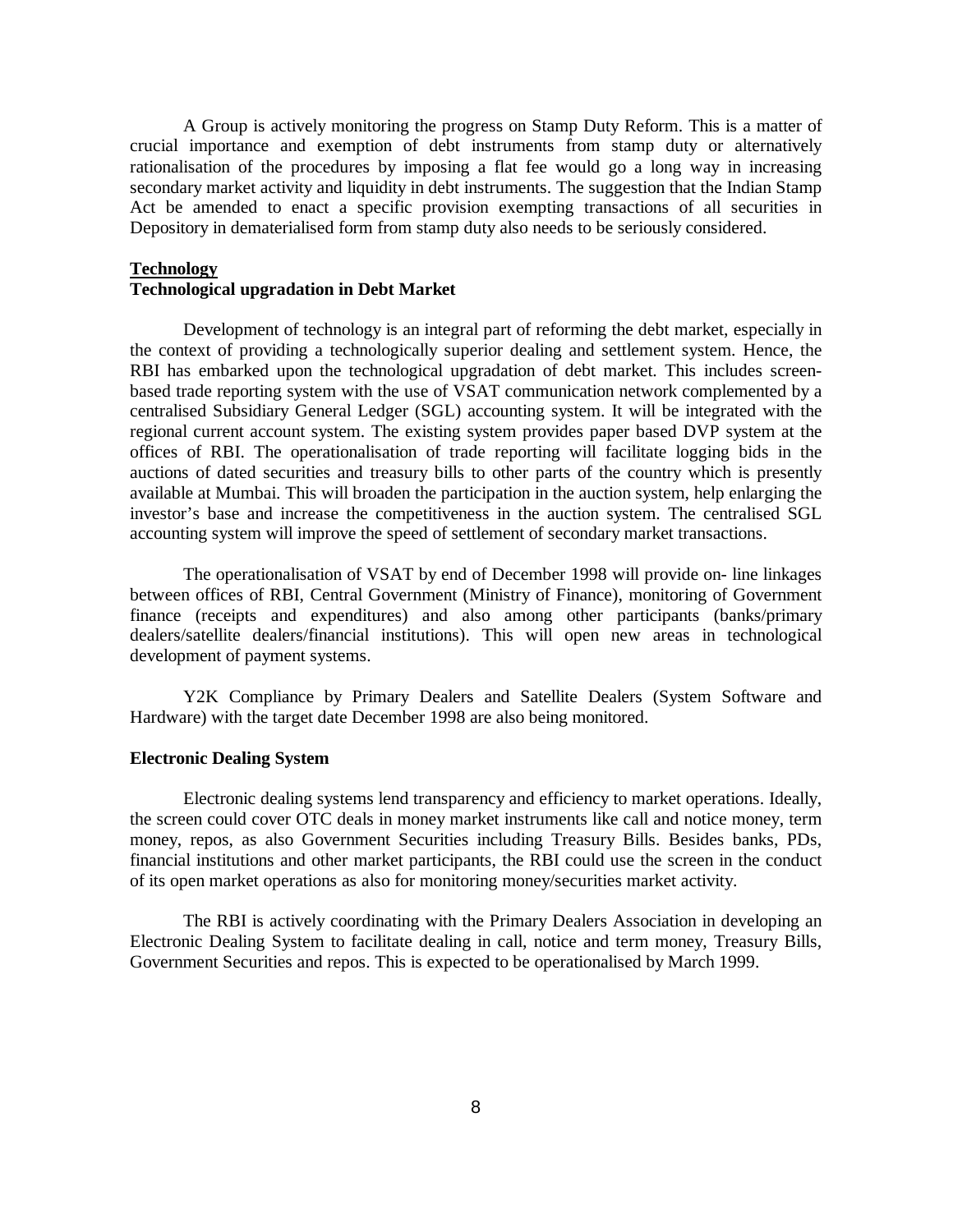### **Regulation of Private Placement**

In the PSU and corporate bonds market, a crucial issue relates to large resources raised through private placement. For instance, private placements increased by as much as 80 per cent during 1997-98 to Rs.27,069 crore, accounting for 85 per cent of the resources mobilised from the primary market. The share of public sector in total private placements remained high at 68 per cent of total private placements but much lower than its share of 83 per cent in 1996-97. This popularity of private placement may be attributed to the low issuance cost, ease of structuring instruments, saving on time lag in issuance. Notwithstanding these benefits, healthy development of the private placement market calls for more transparency, better disclosure and protection of investors' interest.

An Informal Group on Primary Market under the Chairmanship of Dr. Shankar Acharya also looked at the issue of private placement. The Group has recommended that the facility of private placement should be restricted to not more than 99 qualified institutional investors and should be tradable on OTCEI. The Group also recommended that financial institutions/banks/mutual funds which participate in private placement should mandatorily give information on a regular basis to SEBI and the RBI.

# **Market Microstructure**

As pointed out earlier, a number of measures have been implemented to develop the primary and secondary markets. A number of suggestions have been recently received towards further development of the markets and these are listed here though they are yet to be examined.

- a) At present, PDs underwrite a sizeable proportion of the market loans and quote an underwriting commission. In case of a devolvement, PDs are allotted at the cut-off rate. There is a suggestion that PDs should be required to ensure that in each auction they put in a minimum percentage of the notified amount and with the increase in the number of PDs, the minimum bids of all PDs taken together should be 100 per cent of the notified amount. The point that is stressed is that PDs should be given allocations only at the price or yield at which they have bid and should not be given a forced allocation at an artificial cut off.
- b) RBI should not participate in the primary auctions, but in the transition it could take up to 20 per cent of the notified amount, subject to a pre-announced policy. If, after the 20 per cent devolvement, the issue is not fully subscribed, the RBI should have the option of cancelling the entire auction.
- c) Initially, the RBI should move out of 14-Day and 91-Day primary auctions and then the 364-Day auctions. Thereafter, it could gradually phase out its presence from the dated securities auctions.
- d) With the withdrawal from the primary market, the RBI would need to establish a strong presence in the secondary market with two-way quotes.
- e) The RBI could consider price-based bidding at auctions.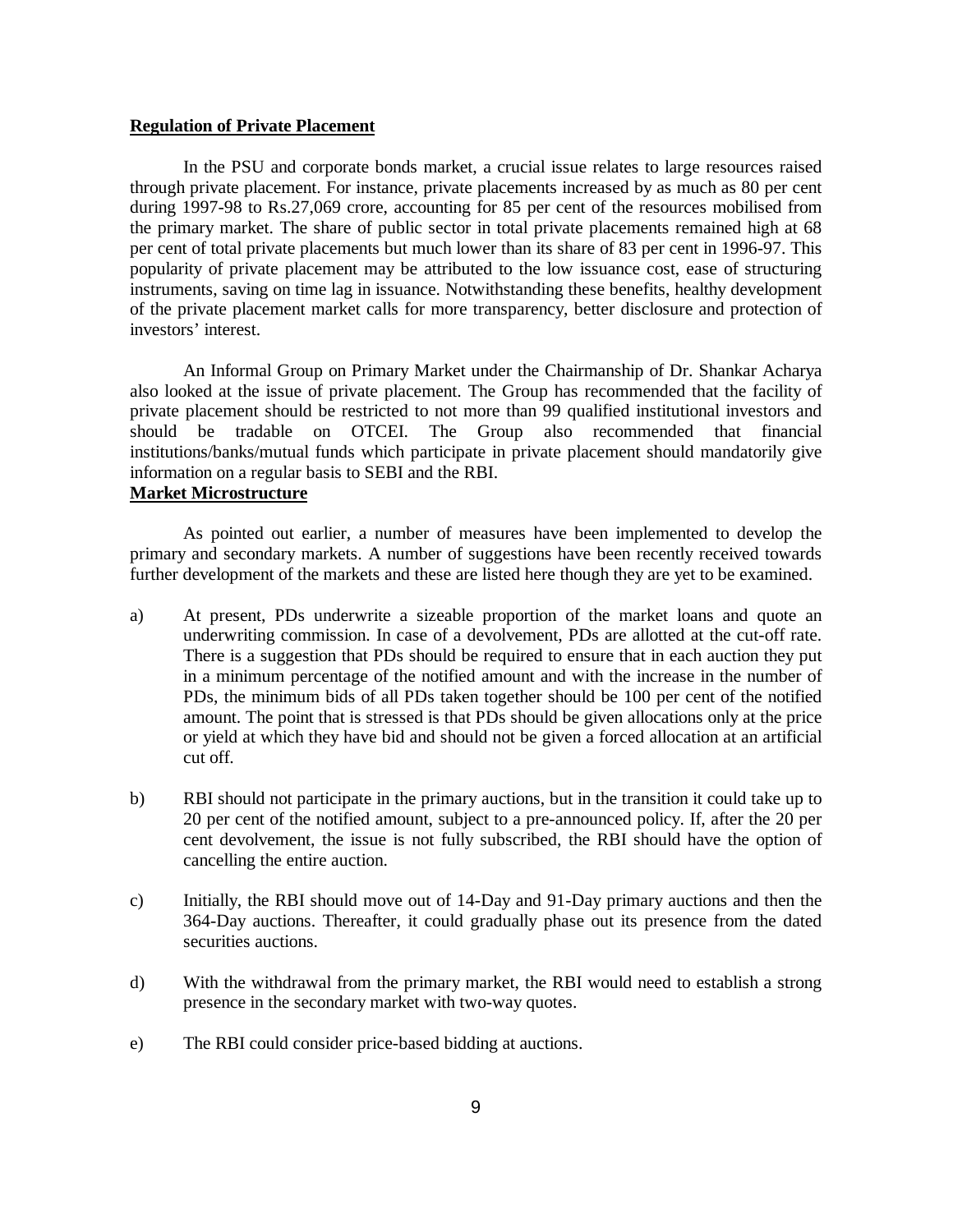f) Preparatory work towards introduction of Futures/STRIPS and other value-added features should commence.

# **Retailing of Government Securities**

As I alluded earlier, there is an imperative need to generate a strong retail segment of the gilt market. The RBI has already established the institutional infrastructure for retailing by setting up the system of Primary Dealers and Satellite Dealers in Government securities market. PDs and SDs should take up this task earnestly and move ahead in building awareness among retail investors about Government securities. There is a view that the capital of PDs need to be enhanced not only to accommodate the increasing size of Government securities market but also to further increase the commitment of PDs to fresh issuances, market making and distribution capabilities.

Another eminent way of retailing Government securities is through the gilt fund route. Currently, the tax concession for gilt funds is clubbed with other 80L instruments and a case has been made out for giving exclusive tax exemptions for income earned from gilts and gilt funds. Also, there have been suggestions that investment in the units of dedicated gilt funds should be treated as SLR securities. These suggestions need further examination.

The opening of SGL account with NSDL was also expected to increase the retail segment of the Government Securities Market. This will become operational once SEBI issues necessary clarifications exempting Government Securities from their jurisdiction.

### **Standardisation of Practices**

Standard practices in the market need to be evolved with regard to the manner of quotes, conclusion of deals, etc. Code of best practices has to be evolved for repo transactions. It is proposed to ensure that the Primary Dealers Association and FIMMDAI quickly set up a time frame for standardising the documentation and market practices and if need be the RBI will come forward and indicate a time frame. Most importantly, the code of conduct will have to be compatible with the contemplated dealing screen and the technological upgradation.